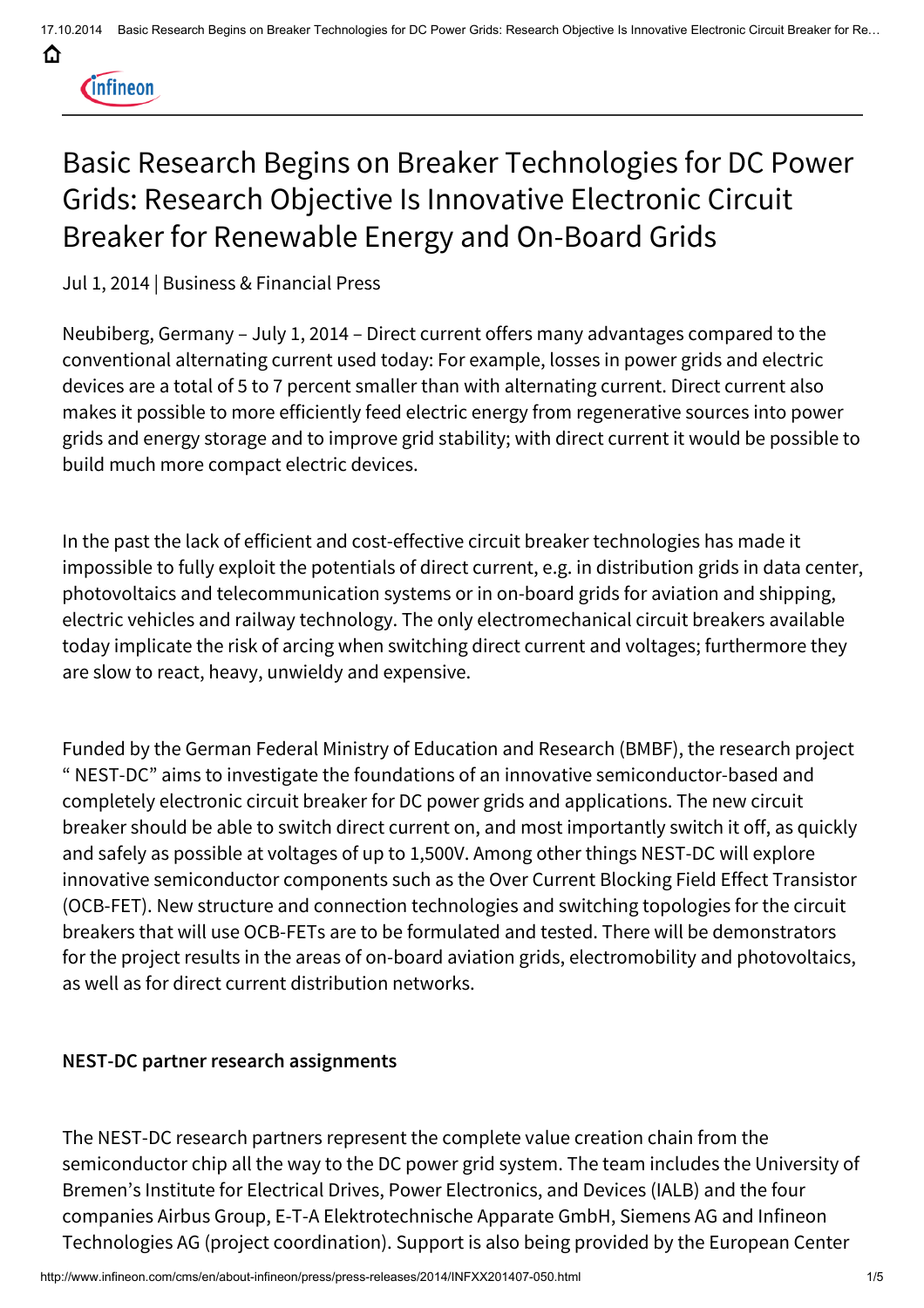17.10.2014 Basic Research Begins on Breaker Technologies for DC Power Grids: Research Objective Is Innovative Electronic Circuit Breaker for Re… for Power Electronics e.V. (ECPE), headquartered in Nuremberg, Germany.

Within the project, the IALB will handle investigation and simulation of novel semiconductor structures for use in the OCB-FETs, static and dynamic measurement of the newly developed circuit breakers and testing their thermal behavior and destruction limits. Airbus Group Innovations will define the requirements for aviation applications, researching a suitable topology and developing a demonstrator together with the NEST-DC partners. The hardware tests will be carried out by Airbus Group in Ottobrunn, Germany.

Siemens will concentrate on the structure and connection technologies of the circuit breakers. E-T-A Elektrotechnische Apparate will define the requirements for industrial applications and, together with the partners, will validate the circuit breakers for voltage classes up to 1,500V. Infineon is leading the project, contributing its power semiconductor expertise and researching power semiconductors intended for use in the OCB-FETs.

The NEST-DC research project is receiving approximately Euro 2.3 million in support from the BMBF in the context of the funding focus area "Power Electronics for Increasing Energy Efficiency". The project began in October 2013 and will run for three years. NEST-DC abbreviates the German for " Innovative Electronic Direct Current Circuit Breakers for Renewable Energies and On-Board Power Networks".

#### About Airbus Group

Airbus Group is a global leader in aeronautics, space and related services. In 2013, the Group – comprising Airbus, Airbus Defence and Space and Airbus Helicopters – generated revenues of Euro 57.6 billion (restated) and employed a workforce of around 139,000 (restated). Further information is available at > www.airbus-group.com [\(http://www.airbus-group.com\)](http://www.airbus-group.com/)

#### About E-T-A Elektrotechnische Apparate GmbH

E‑T‑A Elektrotechnische Apparate GmbH achieved a group turnover of Euro 85 million in 2013. Today E‑T‑A has some 1,373 people on the payroll in more than 60 countries. 5 production sites, 13 subsidiaries and great number of representatives give impressive proof of E-T-A's internationality. Production, Sales, Purchasing, Marketing and Design are concentrated at the headquarters in Altdorf. E‑T‑A designs, produces and sells a comprehensive product range of protection and power management devices. It reaches from thermal circuit breakers for equipment protection to complex solutions, protecting electrical and electronic systems against overload and short circuit. E-T-A serves almost every industry, e.g. process control and automation, telecommunications, chemical and medical industry, manufacturers of household appliances and garden equipment, aerospace, automotive and marine industry. For more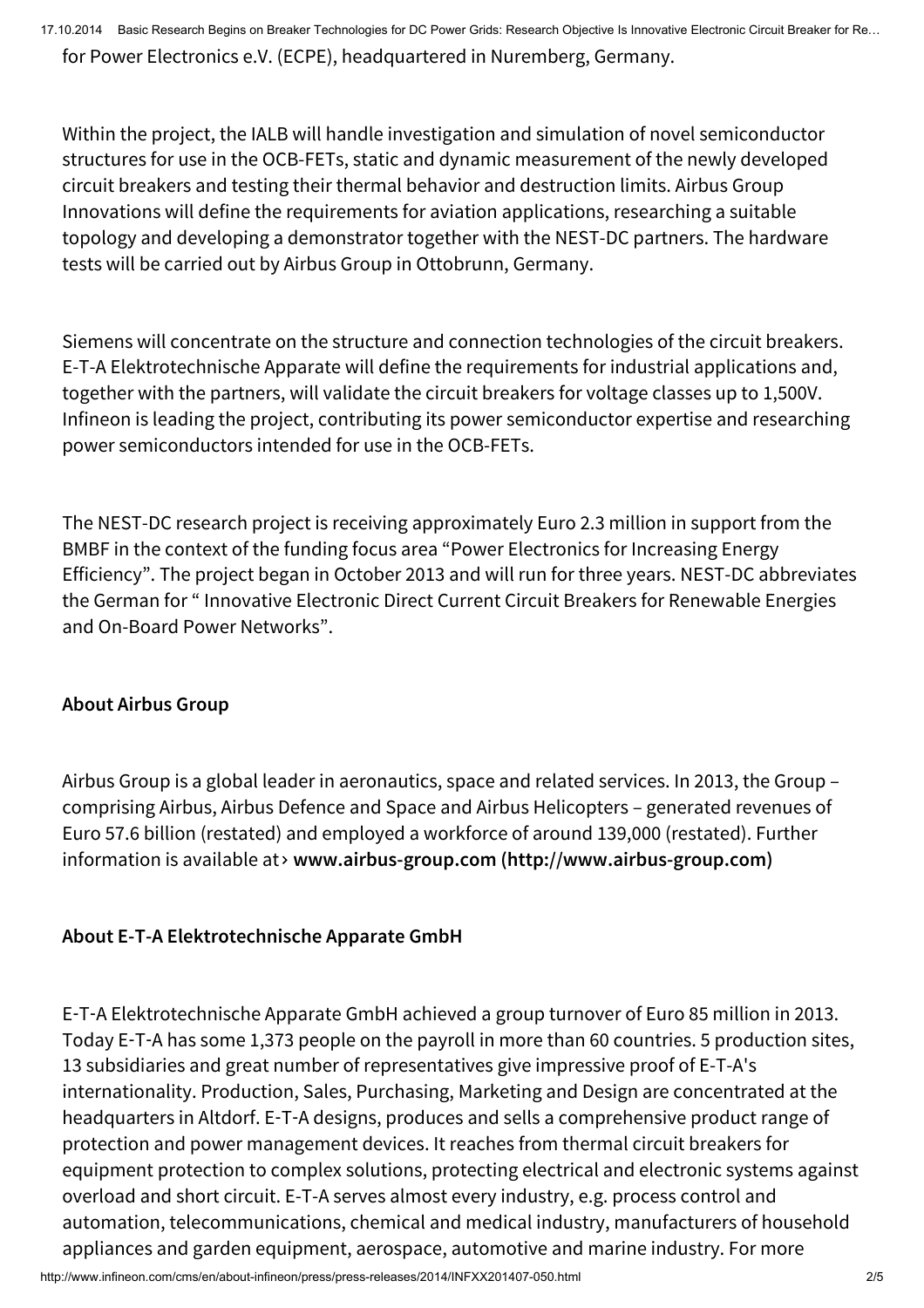17.10.2014 Basic Research Begins on Breaker Technologies for DC Power Grids: Research Objective Is Innovative Electronic Circuit Breaker for Re…

details please visit > www.e-t-a.de [\(http://www.e-t-a.de\)](http://www.e-t-a.de/)

#### About Siemens AG

Siemens AG (Berlin and Munich) is a global powerhouse in electronics and electrical engineering, operating in the fields of industry, energy and healthcare as well as providing infrastructure solutions, primarily for cities and metropolitan areas. For over 165 years, Siemens has stood for technological excellence, innovation, quality, reliability and internationality. The company is one of the world's largest providers of environmental technologies. Around 43 percent of its total revenue stems from green products and solutions. In fiscal 2013, which ended on September 30, 2013, revenue from continuing operations totaled Euro 75.9 billion and income from continuing operations Euro 4.2 billion. At the end of September 2013, Siemens had around 362,000 employees worldwide on the basis of continuing operations. Further information is available at www.siemens.com [\(http://www.siemens.com\)](http://www.siemens.com/)

#### About University of Bremen

The University of Bremen was founded in 1971 and was promoted to a "university of excellence" in 2012. Having 250 professorships and 19,000 students the university is of medium size in Germany. Their 12 faculties offer a broad range of disciplines and internationally competitive top-level research. The 1994 founded Institute for electrical Drives, Power Electronics, and Devices (IALB) of the University of Bremen is doing research and education in the fields of electrical drives, mechatronics and renewable energy as well as power semiconductor components and their application. The focus with semiconductor devices is alternative semiconductor materials, material basics, device concepts, simulation, packaging, reliability, and the influence of parasitics. Further information at

www.ialb.uni-bremen.de [\(http://www.ialb.uni-bremen.de\)](http://www.ialb.uni-bremen.de/)

#### About Infineon Technologies AG

> Infineon [\(/cms/en/product/\)](http://www.infineon.com/cms/en/product/) Technologies AG, Neubiberg, Germany, offers semiconductor and system solutions addressing three central challenges to modern society:

, energy efficiency [\(/cms/en/focus-areas/energy-efficiency/\)](http://www.infineon.com/cms/en/focus-areas/energy-efficiency/)

> mobility [\(/cms/en/focus-areas/mobility/\)](http://www.infineon.com/cms/en/focus-areas/mobility/), and > security [\(/cms/en/focus-areas/security/\)](http://www.infineon.com/cms/en/focus-areas/security/). In the 2013 fiscal year (ending September 30), the company reported sales of Euro 3.84 billion with close to 26,700 employees worldwide. Infineon is listed on the Frankfurt Stock Exchange (ticker symbol: IFX) and in the USA on the over-the-counter market OTCQX International Premier (ticker symbol: IFNNY). Further information is available at > [www.infineon.com](http://www.infineon.com/cms/) (/cms/)

#### Editorial Contacts: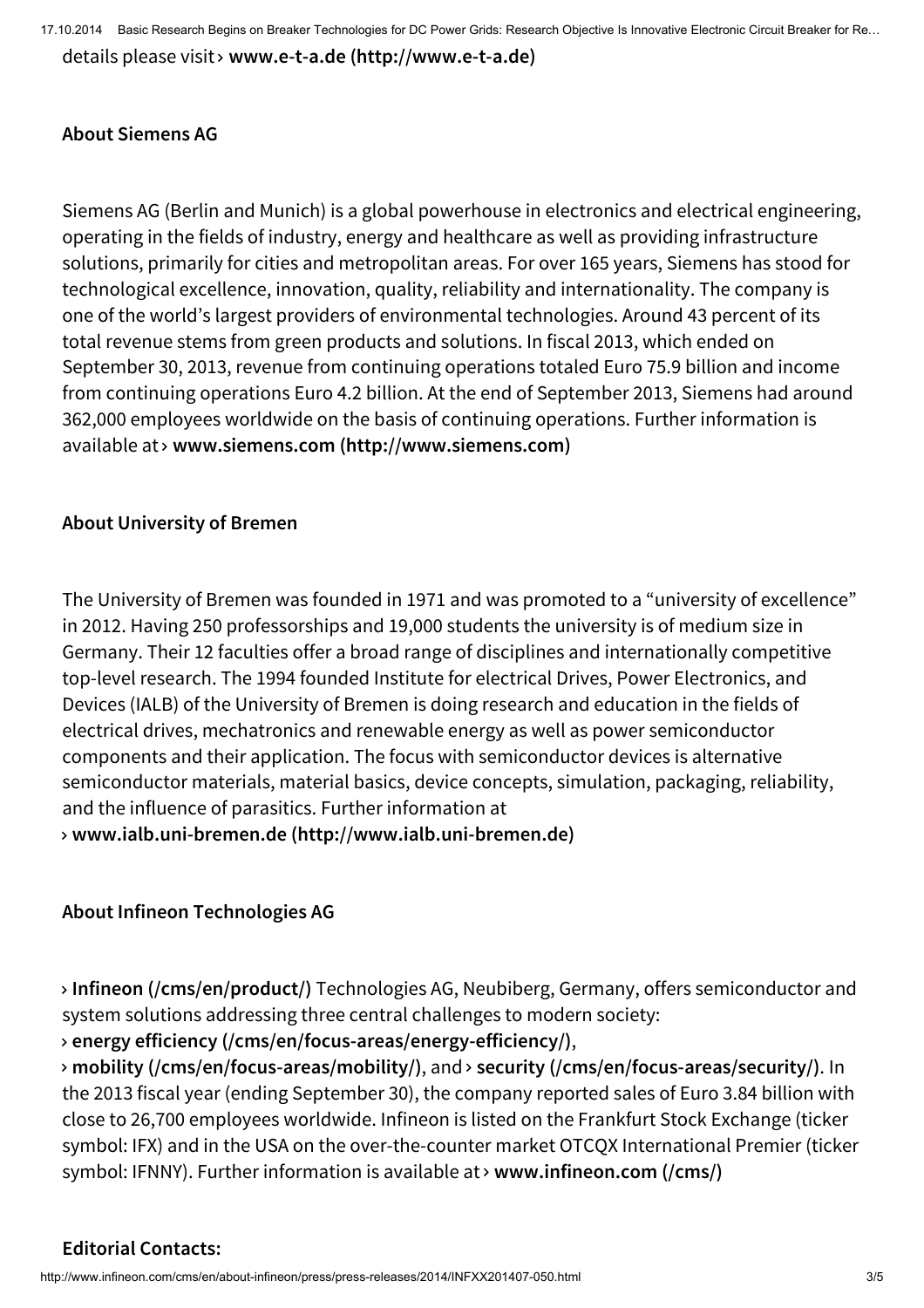#### Airbus Group

Christine Eirainer, Corporate Communication, Media Relations Technology Phone: +49 89 607-34237

Email: christine.eirainer@airbus.com

#### E-T-A Elektrotechnische Apparate GmbH

Thomas Weimann, Corporate Communications

Phone: +49 9187 10-227

Email: thomas.weimann@e-t-a.de

#### Siemens AG

Florian Martini, Communications and Government Affairs Public Relations and Technology Media Phone: +49 89 636-33520

Email: florian.martini@siemens.com

#### University of Bremen

Prof. Dr.-Ing. Nando Kaminski Institute for Electrical Drives, Power Electronics, and Devices (IALB) Phone: +49 421 218-62661 Email: nando.kaminski@uni-bremen.de

### Information Number

INFXX201407.050

## Press Photos